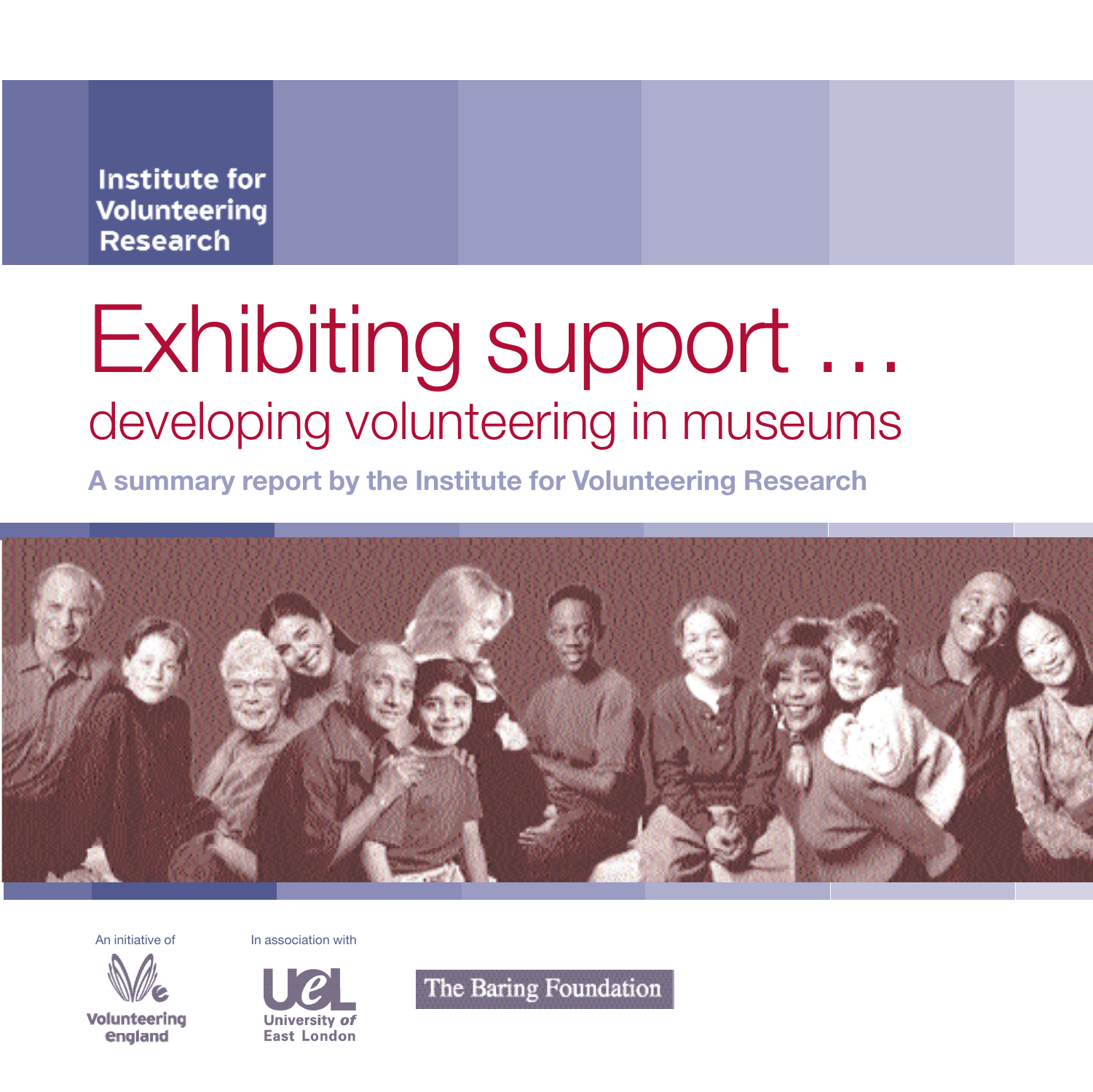Written by Angela Ellis Paine, Justin Davis Smith and Steven Howlett Published by the Institute for Volunteering Research, London

ISBN 1 897708 34 3

August 2006

# Acknowledgements

We would like to thank everyone who has been involved in this project. In particular we thank the three museums that took part in the funding programme and their staff and volunteers who willingly and openly engaged in the research process. We also thank the members of the steering group who provided advice and guidance throughout. They were: Ranjit Sondhi (chair), John MacAuslan, Phyllida Shaw, Nicholas Baring and David Cutler. Finally, we thank the Baring Foundation for making the programme possible.

# About the participating organisations

### **The Institute for Volunteering Research**

The Institute for Volunteering Research (IVR) is a specialist research and consultancy agency focusing on volunteering. IVR is an initiative of Volunteering England and the University of East London. It was set up in 1997 in response to the increased demand for research on volunteering. Over the past nine years IVR has carried out a wide variety of research, consultancy and evaluation projects on many different aspects of volunteering. It has conducted three national surveys of volunteering, and worked with a wide range of partners. For more information visit www.ivr.org.uk

#### **The Baring Foundation**

The Baring Foundation was set up in 1969. It aims to improve the quality of life of people suffering disadvantage and discrimination. It does this through making grants to strengthen voluntary sector organisations. The Baring Foundation:

- believes in the fundamental value to society of an independent and effective voluntary sector
- uses its funds to strengthen voluntary sector organisations, responding flexibly, creatively and pragmatically to their needs
- puts high value on learning from organisations and their beneficiaries
- seeks to build positive, purposeful relationships with grant recipients, as well as with other grant-makers
- aims to treat grant-seekers and recipients with courtesy and respect.

In 37 years the Baring Foundation has given over £90 million in grants. For more information visit www.baringfoundation.org.uk

The images within this publication come from the participating museums; they are not associated with any of the quotes or specific stories within the publication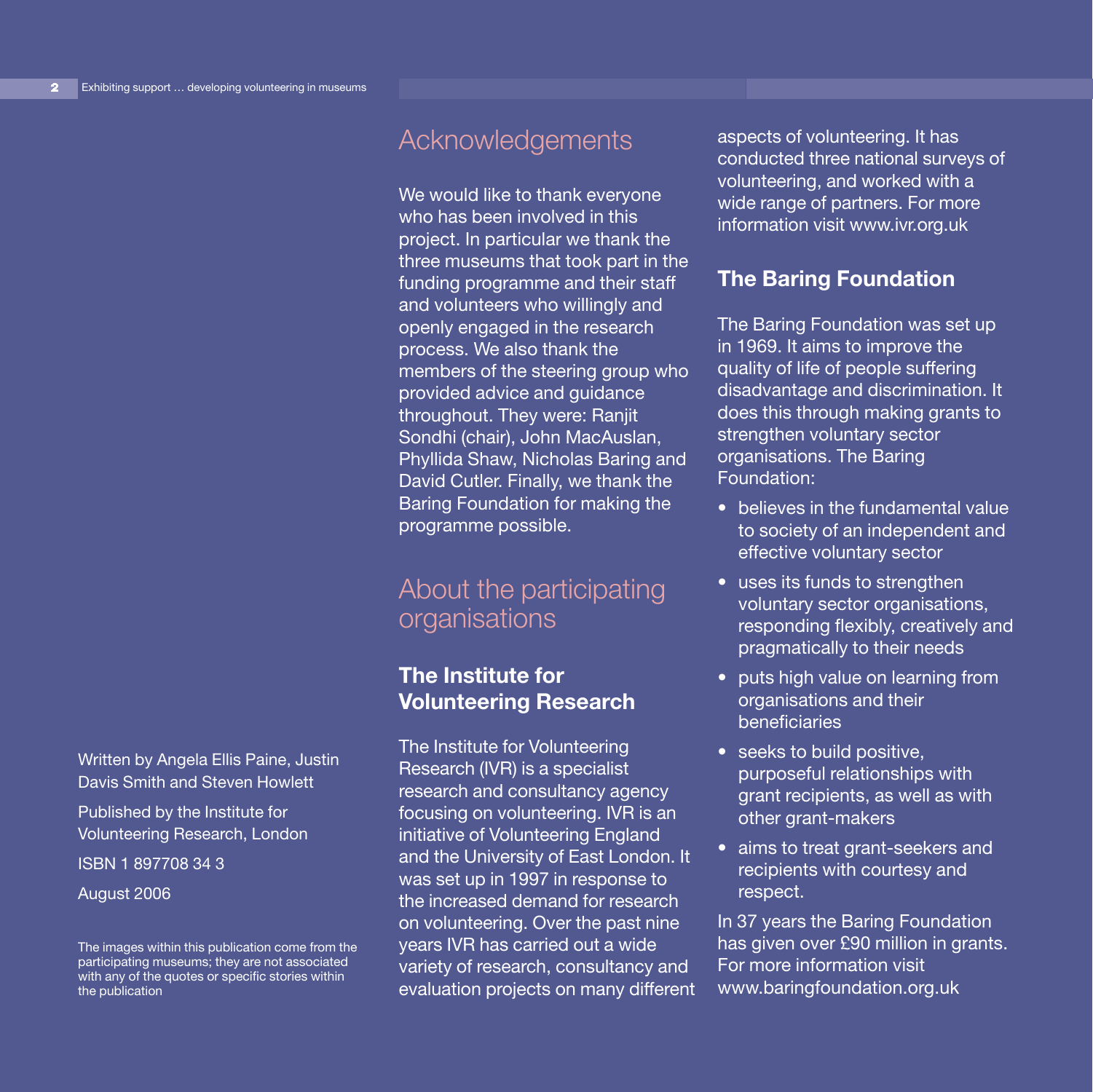# Foreword

Volunteering is a notable feature of the social fabric of our country. Through it a wide spread of organisations, national, regional and local, benefit from a variety of human talents and experience and are enabled to do far more than would be possible with paid professional staff alone. Those active in the heritage field, ranging from The National Trust with more than 40,000 volunteers to parish bodies relying on the devotion of one or two individuals, provides a rich variety of opportunities for voluntary effort. It comes as no surprise that in this context the needs of the country's 2,500 museums stand out as a source of such opportunities, nor that skill in taking advantage of those opportunities can contribute a great deal to the success or otherwise of museums, particularly within their local communities.

The Trustees of the Baring Foundation felt in 2004 that the topic of volunteering in museums was one that merited attention and looked for a way in which a modest amount of money could most usefully be deployed in this field. Following discussions with Phyllida Shaw, the Foundation's Arts Adviser, it was decided to take as the starting point the findings, published in 2002, of the survey on the subject conducted by the Institute for Volunteering Research (IVR) on behalf of the Museums, Libraries and Archive Council. Rather than fund further research across the board, the Trustees agreed to a limited programme of grants to three museums for the purpose of enhancing the involvement of volunteers in their activities and to fund the IVR to monitor the use of those grants and review the results. A Steering Group was set up under the Chairmanship of Ranjit Sondhi, a Trustee of the Foundation, to set guidelines for the programme and to review progress.

The museums selected came from a short list drawn from three different categories: (a) those seen as public sector, typically local authority controlled; (b) independent, governed by private trustee bodies; and (c) museums which form part of universities. The intention in selecting three museums of different types was to see to what extent the issues faced in involvement of volunteers coincided and to attempt to draw conclusions from the way in which each museum made use of the £15,000 grant awarded to them. The short report prepared by the IVR brings together the lessons learned from the experience of each museum. Though the outcomes differed, the common thread is that all three were enabled to add an element to their involvement with volunteers, which they had identified as desirable, but would otherwise have been unable to put into practice. IVR has not only produced a highly readable report which indicates many other sources of support but also did a first rate job in supporting all the museums which received a grant.

This report is being published as a contribution to thinking about the relationship between museums and volunteers. If there is one general conclusion worth emphasising it is that investment in the way in which museums manage their volunteer programmes and communicate with individual volunteers deserves investment in thought, time and money. In many cases the employment of a co-ordinator as a member of the museum's professional staff, where this is not already the case, can generate a real dividend in terms of enhanced volunteer effectiveness and morale. The Foundation has been encouraged by the fact that, in two out of the three cases covered, additional funding has been found to continue the work which the original grant made possible.

**Nicholas Baring**, CBE Steering group member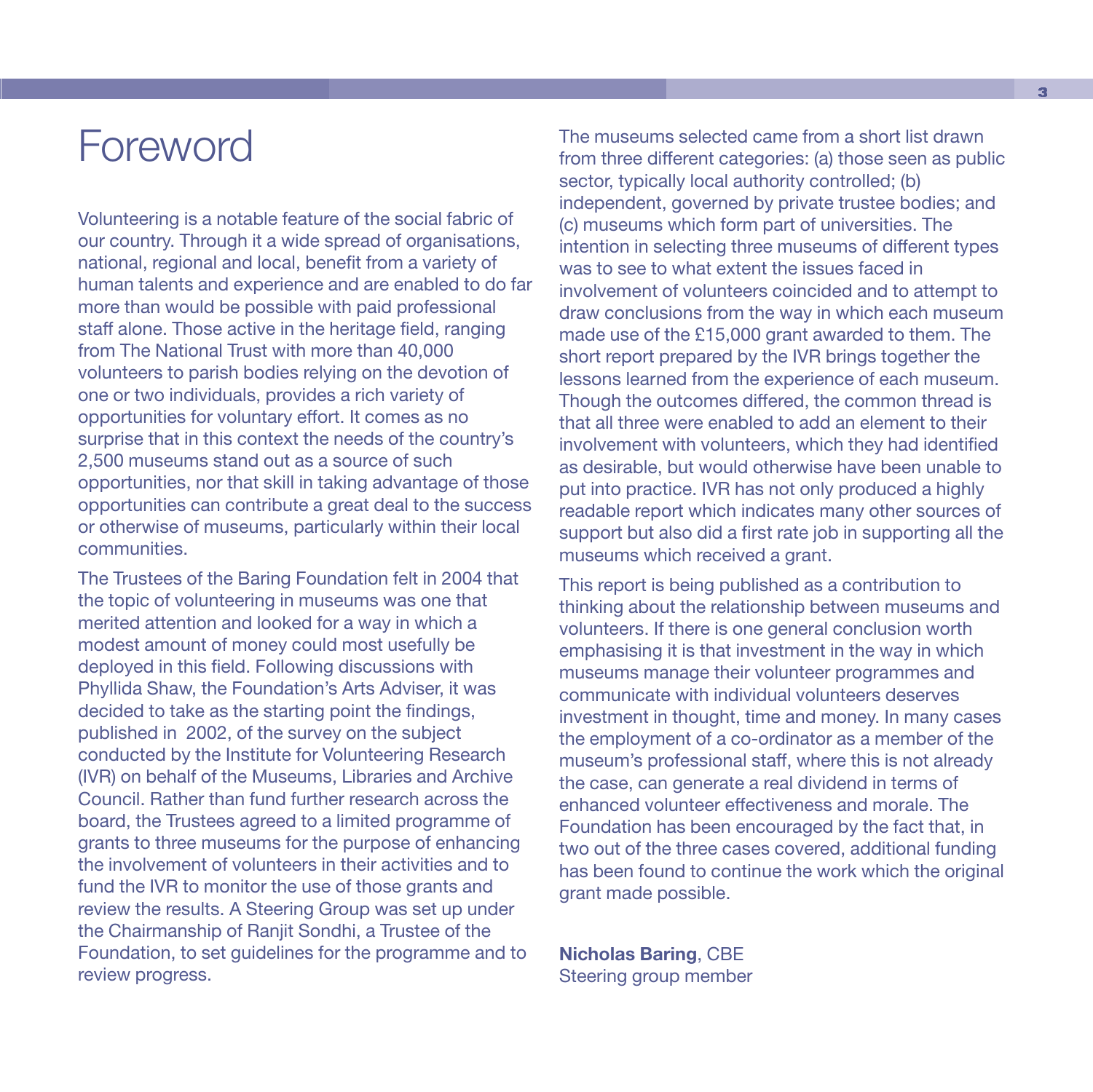# Inside this report …

| Acknowledgements                                                                                                                                                                                                                                                                                                                                                                                                                                                | 2  |
|-----------------------------------------------------------------------------------------------------------------------------------------------------------------------------------------------------------------------------------------------------------------------------------------------------------------------------------------------------------------------------------------------------------------------------------------------------------------|----|
| About the participating organisations                                                                                                                                                                                                                                                                                                                                                                                                                           | 2  |
| Foreword                                                                                                                                                                                                                                                                                                                                                                                                                                                        | 3  |
| Developing volunteering in museums<br>identifying and exploring the issues<br>• Snapshot of core issues  why do museums need to<br>build their capacity?<br>• Volunteering in museums  why are volunteers such<br>a vital resource?                                                                                                                                                                                                                             | 5  |
| Key learning areas  points emerging<br>from the programme<br>Recruiting and involving volunteers why is it important<br>$\bullet$<br>for museums to reach out and engage people?<br>• Managing volunteers  what steps will help museums<br>to work towards best practice?<br>• Funding volunteers  what are the lessons for<br>creative thinking and sustainability?<br>• Learning about volunteers  how can research and<br>evaluation help to build capacity? | 8  |
| About the research                                                                                                                                                                                                                                                                                                                                                                                                                                              | 17 |
| References                                                                                                                                                                                                                                                                                                                                                                                                                                                      | 18 |
| Resources                                                                                                                                                                                                                                                                                                                                                                                                                                                       | 19 |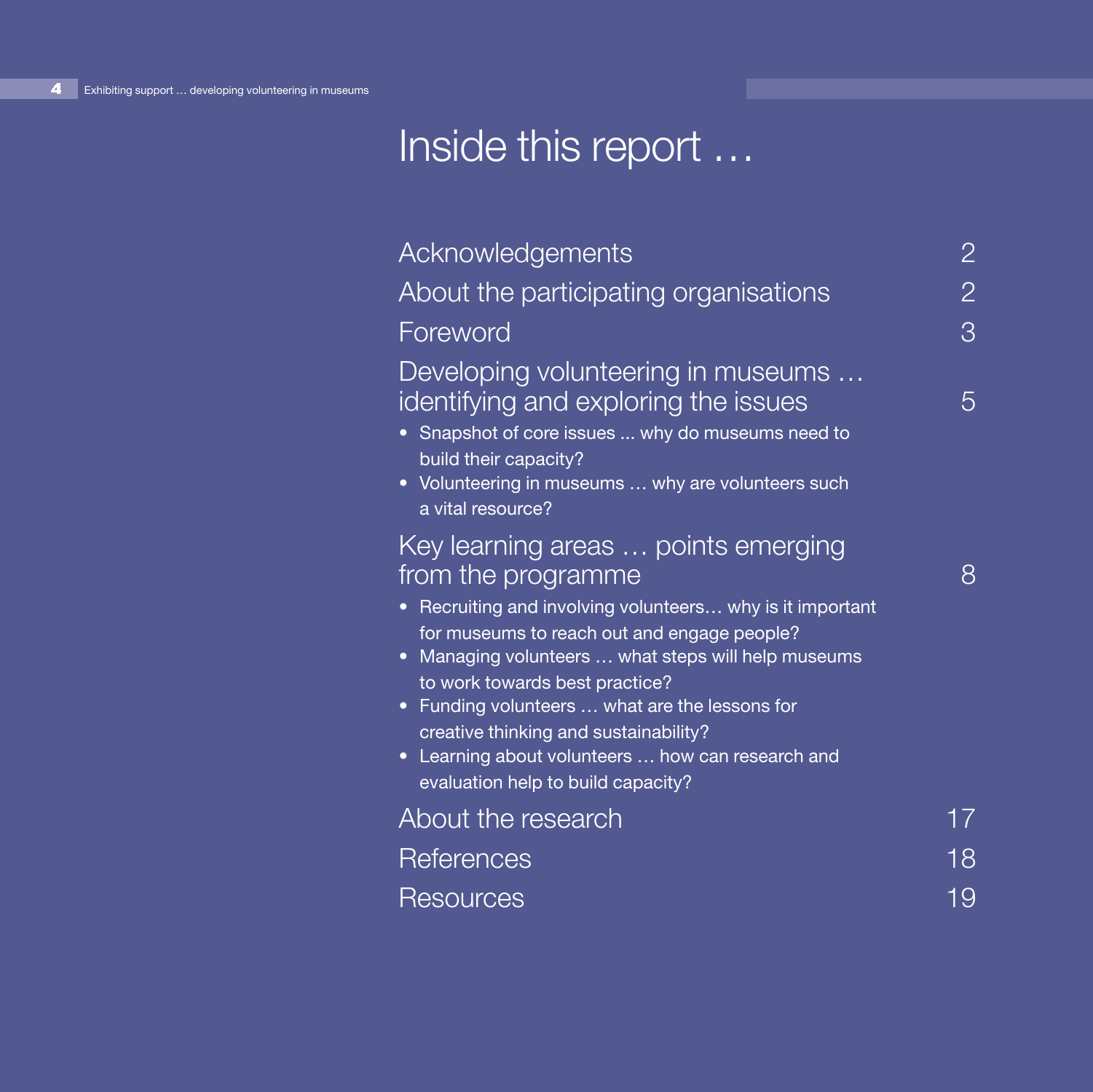# Developing volunteering in museums … identifying and exploring the issues

# Snapshot of core issues ... why do museums need to build their capacity?

Volunteers are a vital resource for most museums. Many museums could not operate without volunteers; others would provide far fewer services. But the extent to which volunteers are supported within museums is variable.

What enables museums to develop their relationship with volunteers? What models of volunteer management are best suited to museums? Can relatively small amounts of funding lead to changes in volunteer involvement?

A review by IVR of the work by three museums to develop their relationships with volunteers through a grant from the Baring Foundation reached four main conclusions.

- Many volunteers are recruited by word of mouth and museums struggle to engage a diverse range of volunteers. If they are to involve new groups they must **reach out and build new relationships**, try a range of new forms of recruitment and develop new opportunities for engagement.
- In order to benefit from the true impact of volunteer involvement, it is important to **invest in volunteer support and management**. Wellsupported and involved volunteers tend to be happier and stay longer. But when developing volunteer-involvement programmes, museums must build on existing cultures and practices and recognise that 'one size does not fit all'.
- Working towards **sustainable funding for volunteer management** is a fundamental issue for museums that want to develop volunteering. Short-term, limited capital investment funding programmes can enhance volunteer involvement, but the challenge is for organisations to scale up and ensure the sustainability of this investment and for funders to adopt a flexible and supportive approach.

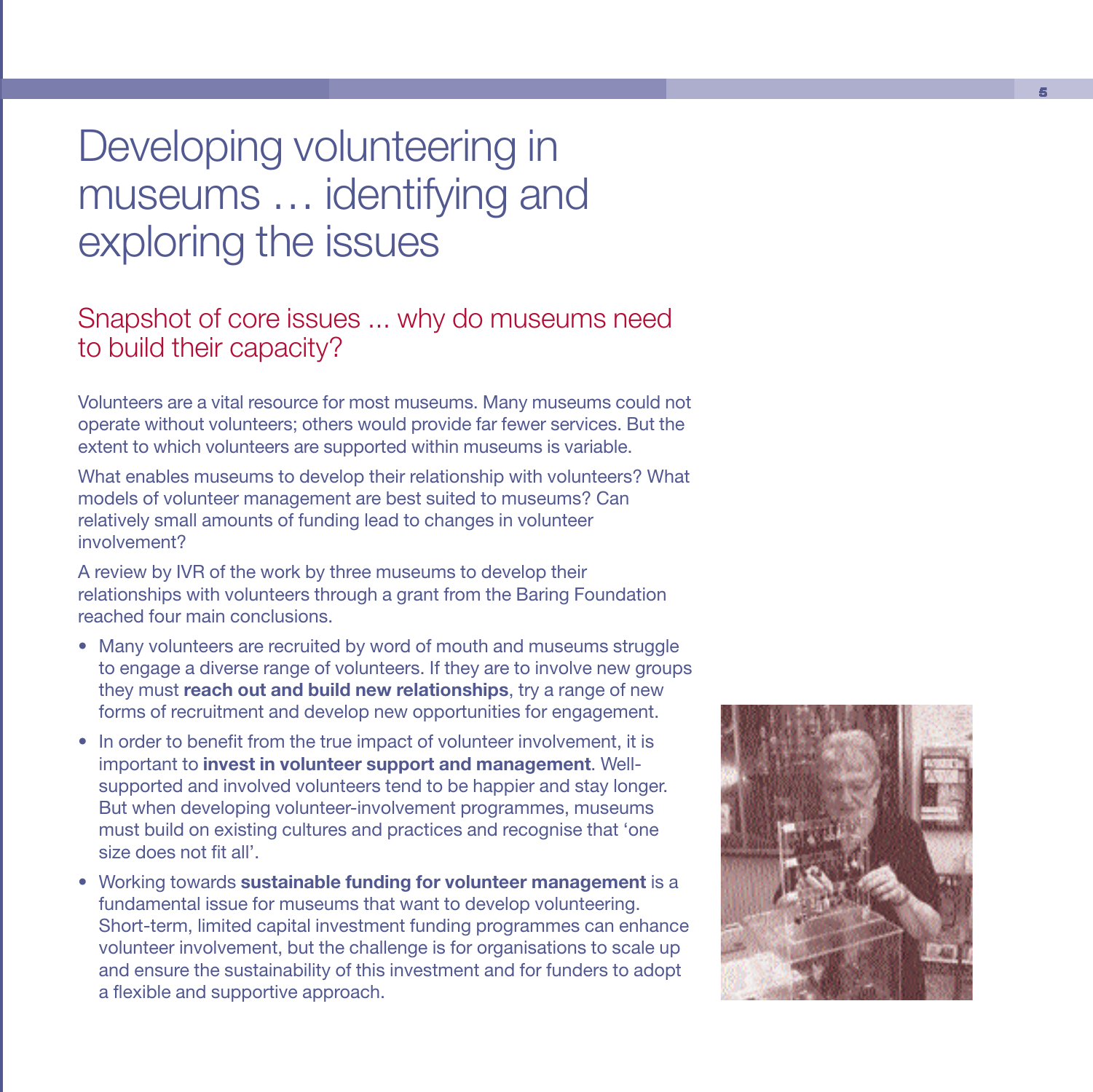• There is a growing body of experience of volunteer involvement across museums. In order to benefit from this experience it is important for museums to participate in cross-organisational learning. Research and evaluation can also play an important role in **building the capacity of museums** to involve volunteers.

### Volunteering in museums … why are volunteers such a vital resource?

A recent survey conducted on behalf of the Museums, Libraries and Archive Council found that 95% of museums involved volunteers. Nearly a third of the responding museums were entirely run by volunteers (IVR 2005a). Evidence of the exact number of volunteers involved in museums is harder to come by, with estimates suggesting that anywhere between 11,000 and 100,000 people volunteer in the sector (IVR 2005b). Involving volunteers allows museums to extend the services they offer, helps them to do things they would not normally do and promotes user involvement.

Government has emphasised the involvement of volunteers, particularly those at risk of social exclusion, in the delivery of public services (see, for example, Department for Culture, Media and Sport 2000). In line with this, volunteering is being promoted as a way of both carrying out the work of the museums and of enhancing user involvement.

Despite this growing reliance on volunteers, and the added value that museums gain from their involvement, evidence suggests that the support provided for volunteers is variable. One survey, for example, found that only a small percentage of museums had a dedicated volunteer manager or coordinator and less than half had a volunteer policy (IVR 2002). In addition, volunteers within museums tend to be quite a homogeneous group, with an over-representation of older age groups and an under-representation of people from Black and minority ethnic groups (see, for example, Scott et al 1993 and IVR 2005a).

It is within this context that the Baring Foundation gave grants to enable three museums to enhance their involvement of volunteers. In 2003, these museums received funding of £15,000 each, to be spent over a period of 18 months on developing their relationship with volunteers. The three museums were:

• The Egypt Centre, University of Wales Swansea

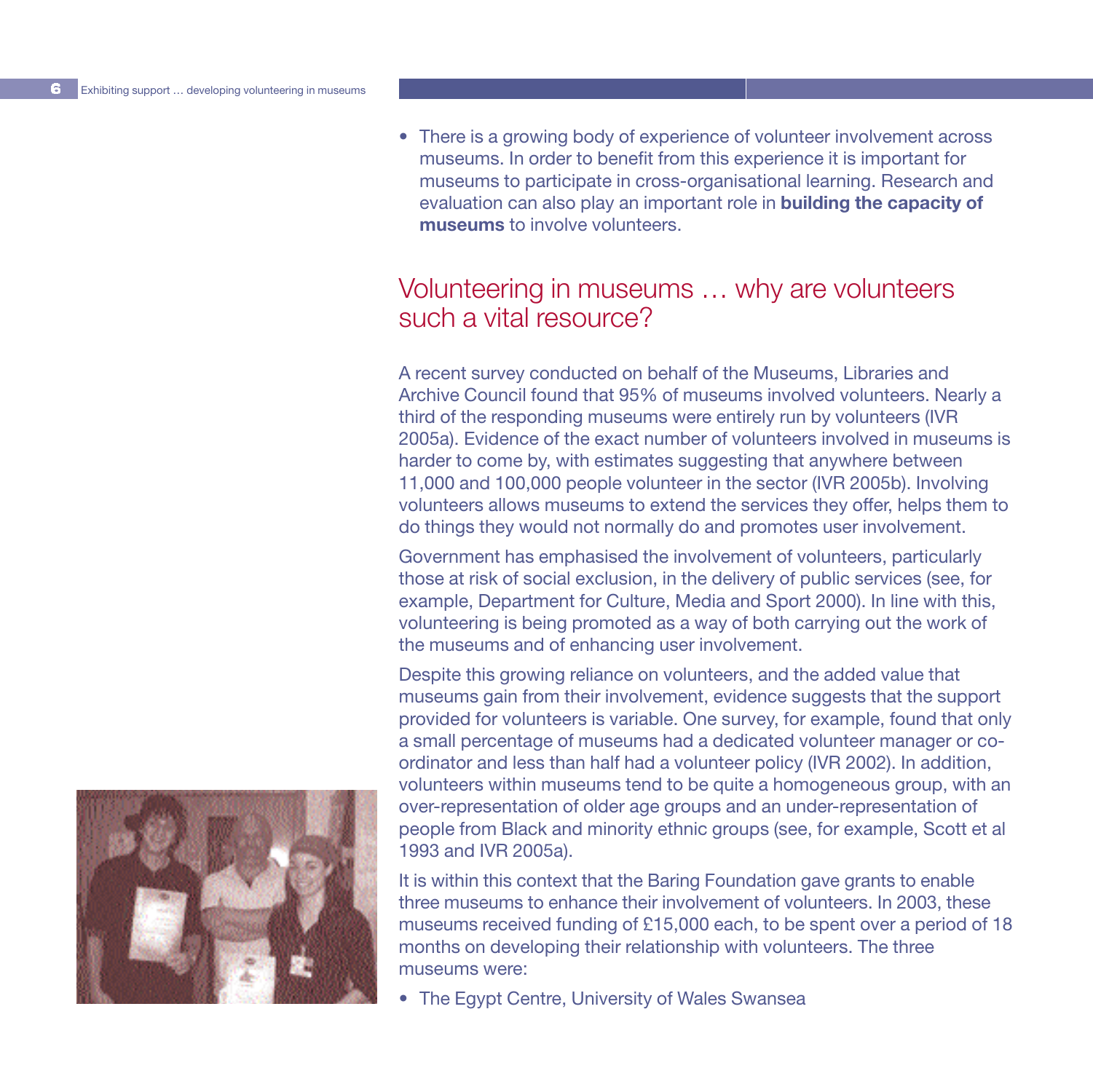- Fairfax House, York Civic Trust
- The Harris Museum and Art Gallery, Preston City Council.

This report summarises the key learning points to emerge from the programme.

**The Egypt Centre** is part of the University of Wales Swansea. Opened in 1998, the museum contains a collection of Egyptian artefacts. The museum has eight paid members of staff and over 60 volunteers. Volunteers get involved in a wide range of activities, from assisting in the galleries through to leading education sessions.

Opened in 1984, **Fairfax House** is one of five houses restored by York Civic Trust, which was itself set up in 1946 with the aim of preserving the city's architectural heritage and encouraging cultural, artistic and educational activities. Fairfax House contains a collection of English furniture and clocks. The museum has a team of 11 paid staff and approximately 180 volunteers.

Located in Preston, the **Harris Museum and Art Gallery** houses an extensive collection of fine art, decorative art, costume, photography and history artefacts relating to the city. It has a temporary exhibitions programme with strong emphasis on contemporary art. The museum has been managed by the local authority, now Preston City Council, since it opened in 1893. It employs approximately 40 members of staff on a fulltime and part-time basis, and involves around 50 volunteers.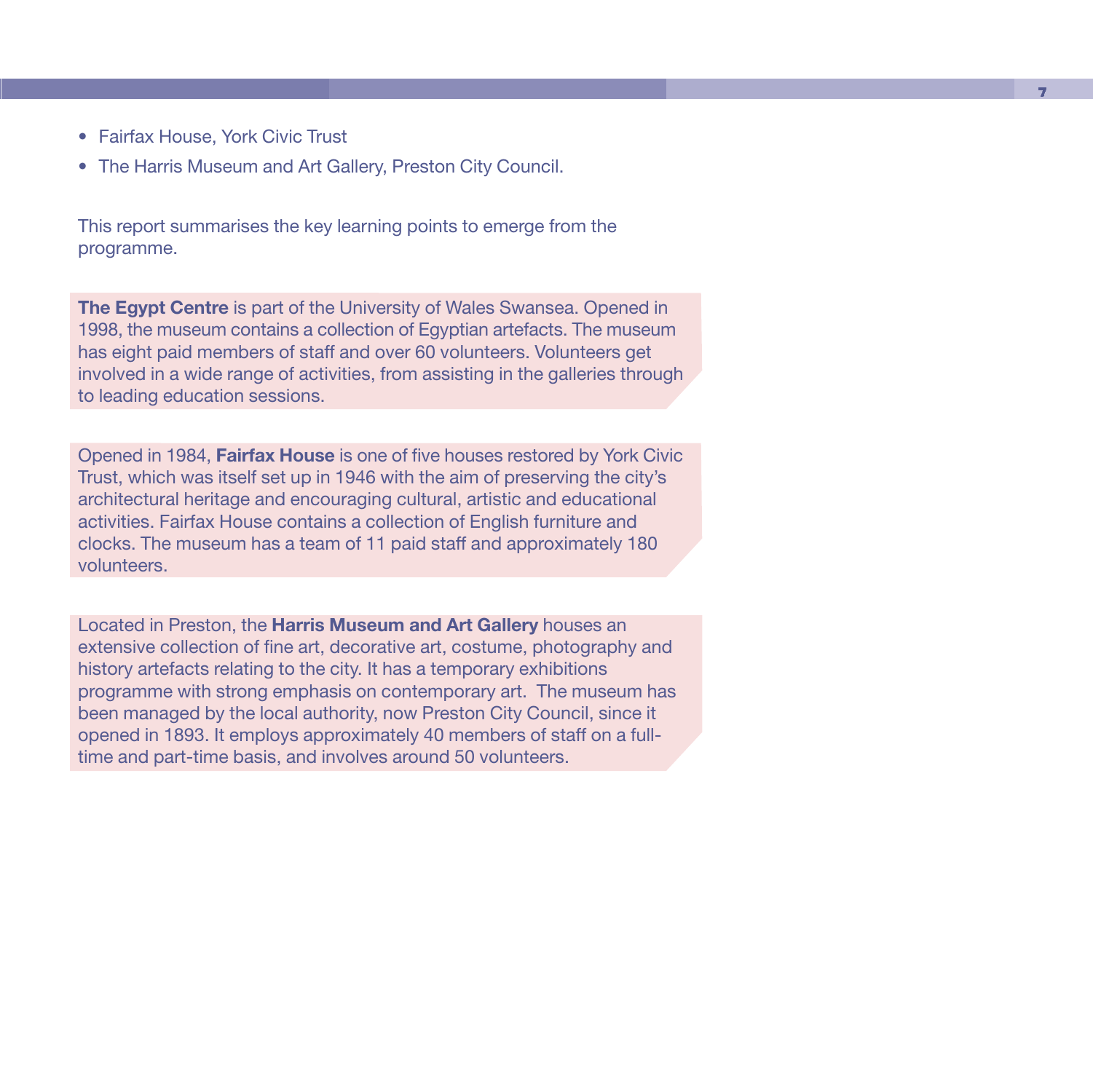# Key learning areas … points emerging from the programme

## Recruiting and involving volunteers … why is it important for museums to reach out and engage people?

Research shows that many museums do not have enough volunteers. They often lack the time, and do not have a specific volunteer manager post that would enable them to undertake the necessary recruitment drives (IVR 2005a). There is a tendency within museums to rely on word of mouth recruitment, with many museums waiting for volunteers to approach them directly rather than reaching out proactively to engage new people (IVR 2002 and 2005b). Not only does this approach leave museums short of volunteers, it also leads to a lack of diversity.

#### **Diversity**

Volunteers in museums tend to be drawn from older age groups and are often retired. A recent survey found that 45% of museum volunteers were aged 65 and over (IVR 2005a). It also found that volunteers are predominately white. The gender balance is better, but this does vary among museums according to their activities (Holmes 1999).

For the three museums involved in the programme, this was a familiar story. To different degrees, all had struggled to recruit a diverse range of volunteers. Although it was not always its central focus, attracting new volunteers was an aim for each museum in the Baring Foundation project.

What became apparent through the programme is that the focus for diversity initiatives does – and should – vary from museum to museum. Each institution must establish what its current volunteer profile is, what the make-up of its local community or membership base is, and whether or not it thinks it is important to reflect that community. Although it is true that different approaches will work for recruiting different groups of volunteers in different areas, there are a number of general lessons in working towards diversity that can be gleaned from the three museums.

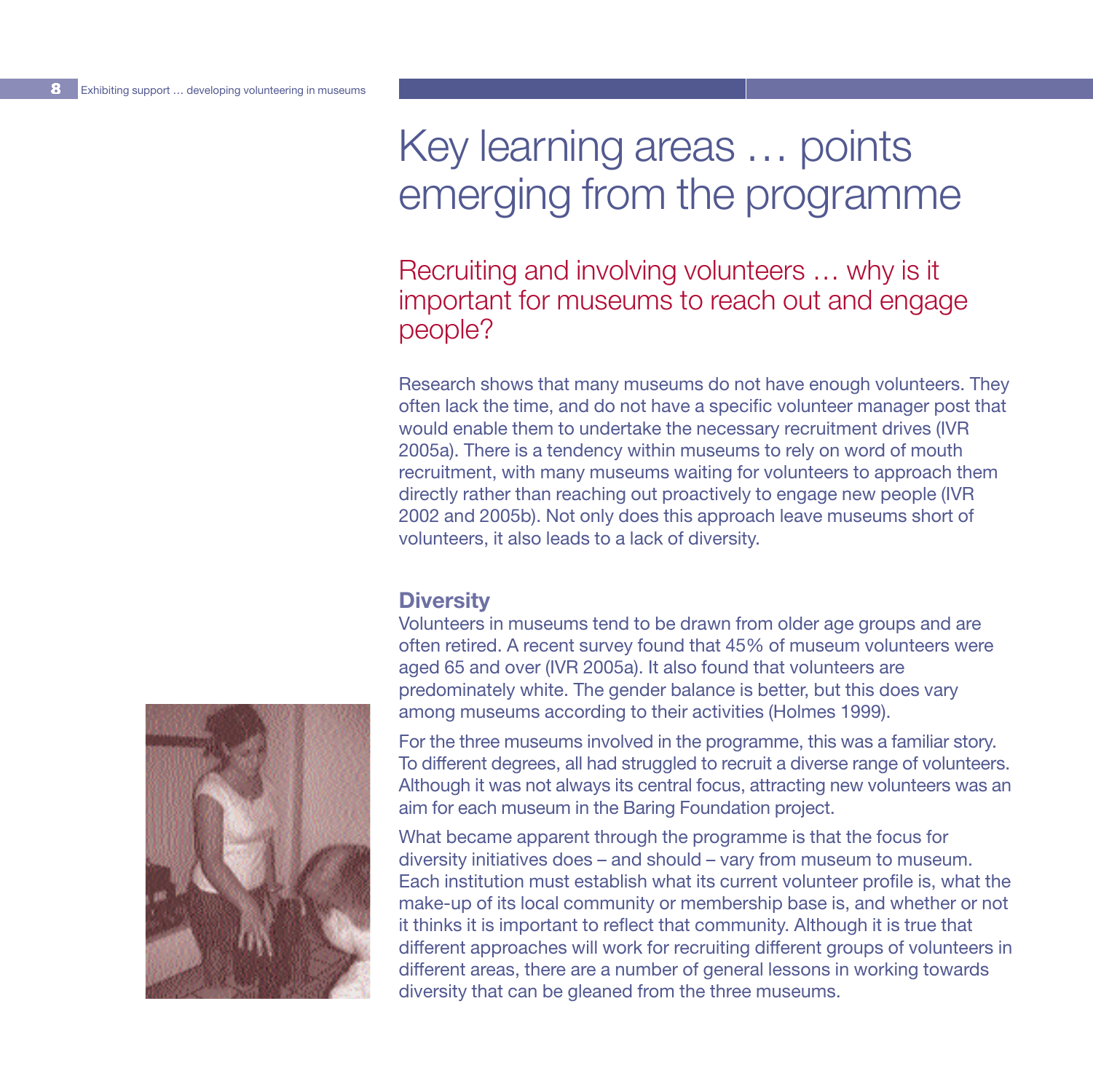To begin with, there is a need to be proactive in reaching out to new groups. The greatest success came when links were made with community-based organisations representing the groups that the museum wanted to target. Face-to-face meetings and other personal approaches were more effective in establishing these links than formal methods such as sending letters. Developing these links, however, takes time, dedication and expertise – and these commodities and skills are not always available.

#### **Opportunities**

The range of tasks undertaken by volunteers varies across museums and this can influence who chooses to get involved with that museum. In general, museum volunteers get involved in a mixture of managerial, front of house and behind the scenes roles (Chambers 1997). But, as Silver (1978) argued, the

role of volunteers in museums has changed, with professionalisation in the sector excluding volunteers from certain roles. While care is needed to ensure that all new volunteer roles are 'value added' and are not substituting for paid roles (see Millar 1991 and Graff 1984), increasing the range of activities available for volunteers may increase the diversity of volunteers who get involved.

## Managing volunteers … what steps will help museums to work towards best practice?

How best to manage volunteers has been subject to lengthy debate, and museums have not escaped this. On

#### **Engaging different age ranges**

The Egypt Centre has been successful in attracting volunteers from a wide age range. The volunteers are divided into three, age-based groups: 9 to 16-year-olds who volunteer on Saturdays and in the school holidays; 16 to 24-year-olds (mainly university students); and those aged over 24 years. Volunteers are involved in a wide spectrum of activities across the museum and this has helped to engage different age ranges of volunteers.

However, there is a slight over-representation of female volunteers, most of its volunteers are white and they involve only a small number of disabled people. The museum was keen to use the project to address these issues. In the early stages they wrote to a number of local Black and minority ethnic organisations inviting them to join a project steering group. No response was received and contact was not achieved throughout the project. This may be due to a number of factors, including the location of the museum within the university campus and the associated images of formal educational institutions as well as a lack of capacity to make personal contact with these groups. Meanwhile, building on existing links with a local disability organisation did prove effective and a successful partnership developed which resulted in a number of new disabled volunteers in the museum.

the one hand, volunteers have been challenging existing forms of volunteer support. Seventy-one per cent of volunteers in the 1997 National Survey of

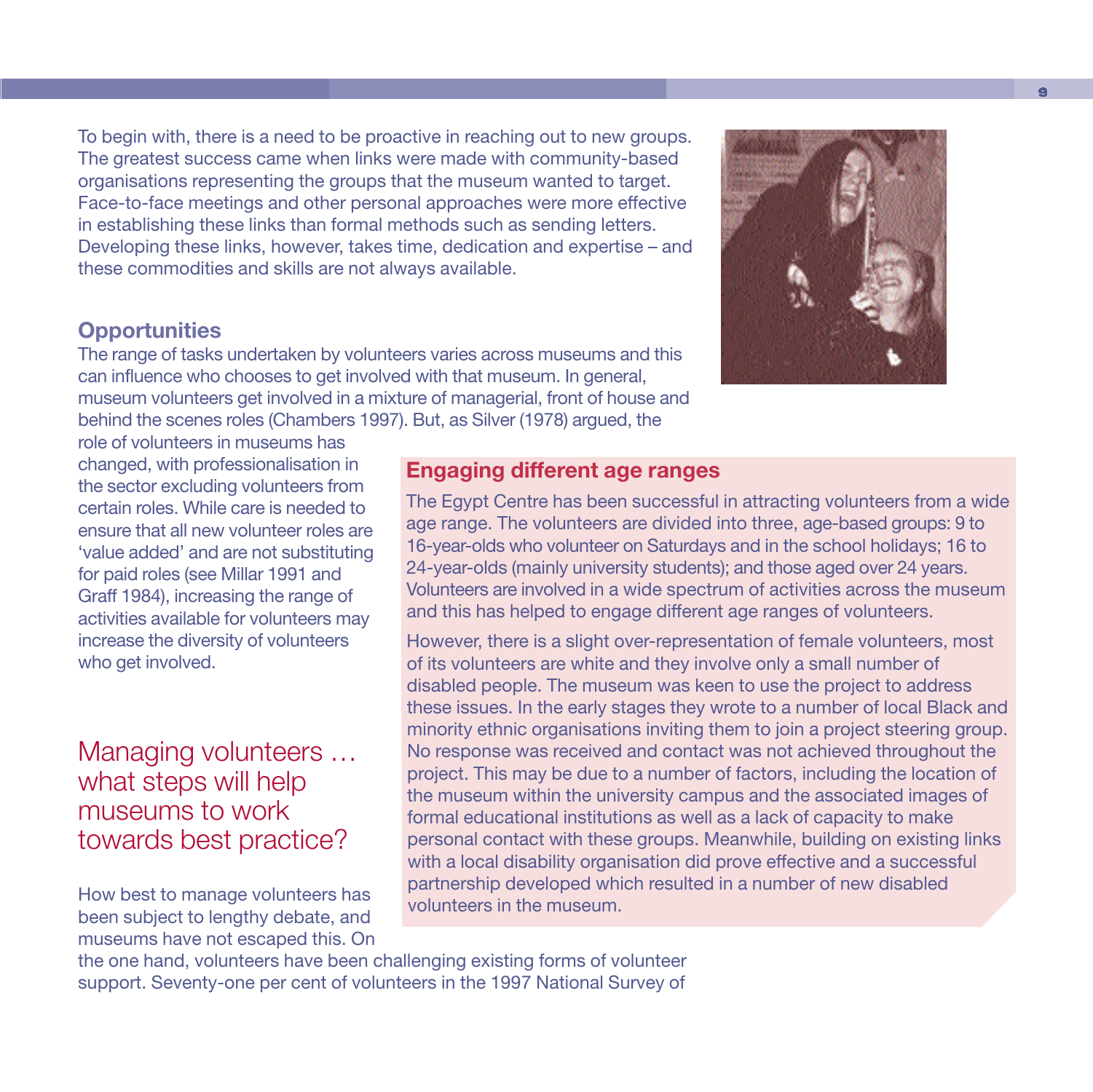Volunteering thought that the volunteering they were involved in could be better organised (Davis Smith 1998). Evidence from other surveys suggests

#### **Involving a more diverse range of volunteers**

Fairfax House has traditionally involved a large body of loyal volunteers, but one that was relatively homogeneous. At the start of the project, many of the volunteers were aged 65 years and over and most were retired. Nearly all were white. The diversity of roles performed by volunteers was also limited, with most involved in room stewarding.

As part of the programme, the new volunteer co-ordinator took a number of steps to involve a more diverse range of volunteers: in particular, this involved targeting students and people who had retired early. A poster was designed and distributed in venues such as libraries and canteens across York. A second poster was designed specifically to target student volunteers and was distributed through universities. A number of talks were given to different societies across York as part of a new outreach programme for the museum, which gave opportunities to introduce the volunteer programme. The volunteer co-ordinator also worked to encourage existing volunteers to recruit their friends, colleagues and contacts through word of mouth. Potential recruits suggested by volunteers were contacted by letter with a follow-up phone call.

Fourteen new volunteers had been recruited by the end of the programme. Several of these were student volunteers which helped to bring down the average age of the volunteers. While this growth is limited, it is a positive step in the right direction.

that there is still considerable room for improvement when volunteers are involved in museums. For example, 45% of responding museums in one survey did not have a volunteer policy and 52% did not pay volunteer expenses – both well recognised as 'good practice' when involving volunteers (IVR 2005a).

#### **Support**

Research shows that one of the motivations for museums to involve volunteers is to save money (IVR 2005b). However, there is a need to recognise that while volunteers' time is freely given, they are not cost-free. If museums are to get the best out of their volunteers, they must provide them with good quality support.

At the same time, there has been a general move towards increasing professionalisation and formalisation within organisations which involve volunteers. This has been mirrored

within museums (Holmes 2003). While the professionalisation of the sector and associated formalisation of volunteer management has been welcomed by some, others have resisted it arguing that too much bureaucracy might put volunteers off.

What research has shown is that volunteers want a 'choice blend' in their volunteer management – they want organisations to get the balance right between professional and comprehensive support but for this to be delivered in a flexible and friendly way. They want to feel welcome, secure, respected and informed in a way that combines choice and control, flexibility and organisation, informality and efficiency, and personal and professional support (Gaskin 2003). All this requires investment and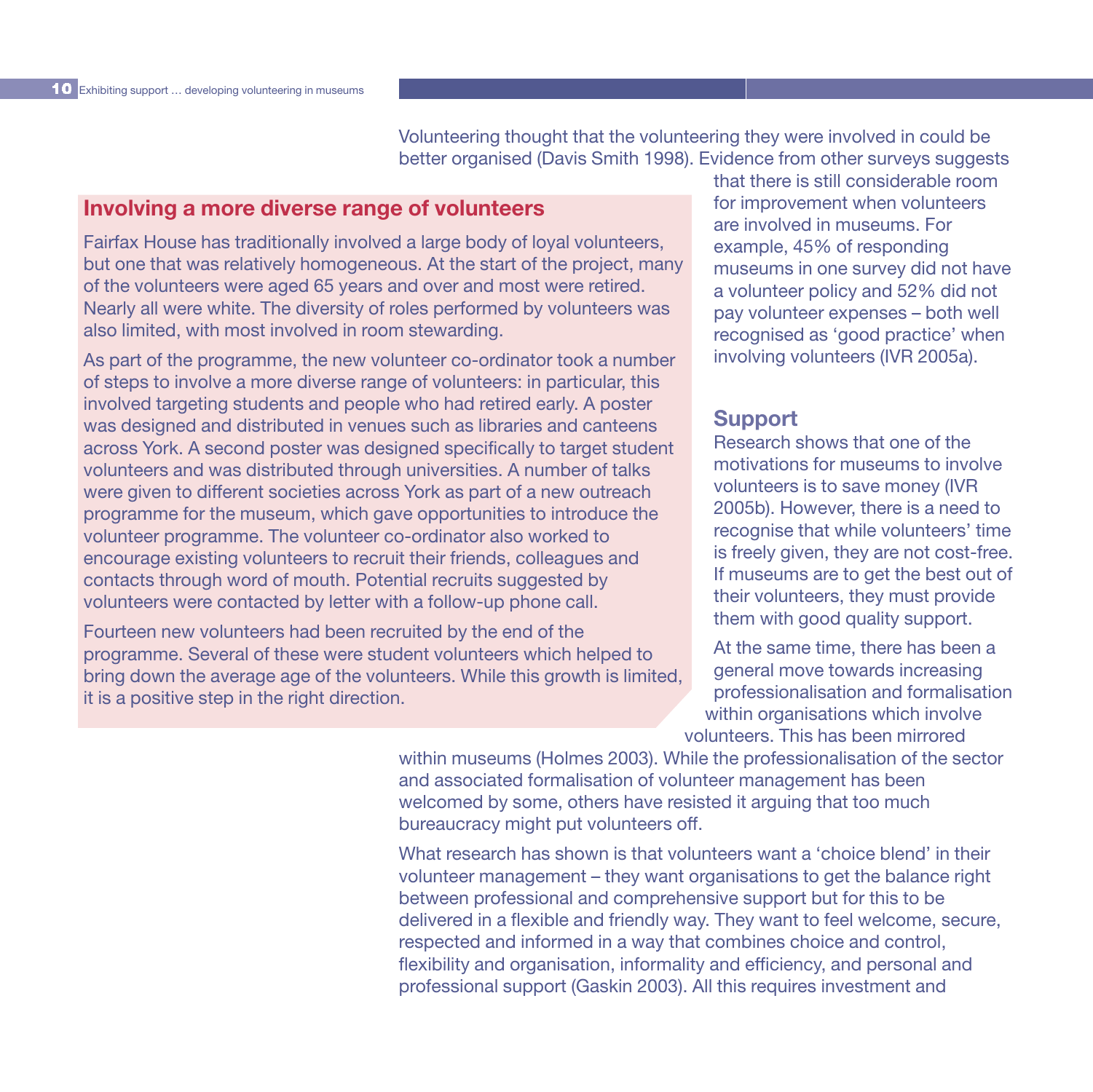planning. As Hawthorne (2002) argues: "You can't just run a successful volunteer program by the seat of your pants any more".

#### **Investment**

At the heart of the Baring Foundation programme was a desire to strengthen volunteer involvement, but the way in which this was to be developed varied. In all three cases, the grant enabled considerable additional investment in volunteer management. For the Harris Museum and Fairfax House, this investment enabled them to employ a volunteer coordinator for the first time. In the Egypt Centre, the investment enabled the centre to buy equipment and to provide training to enhance volunteer involvement and ownership.



What is apparent from the programme is that each museum must develop a volunteer management programme that reflects its own values and culture. When establishing new volunteer management practices they must build from where they are. This meant, for example:

- for the Egypt Centre, which had well-established volunteer management structures, what was needed was to extend those structures to give volunteers an increased sense of involvement and ownership
- for Fairfax House, while the programme enabled a volunteer co-ordinator to be employed for the first time, it was recognised that their role was not to introduce formal, structured volunteer management practices but to offer support for volunteering in a way that maintained the existing sense

#### **Attracting young new volunteers and volunteers from Black and minority ethnic communities**

The Harris Museum's volunteer group lacked diversity at the start of the programme. There were few men involved, and most were aged 55 and over; and there were few people from Black and minority ethnic groups. The museum had been relying on word of mouth recruitment, which tended to reinforce rather than address this lack of diversity.

The volunteer co-ordinator initially focused more on developing systems to enhance the support for existing volunteers rather than attracting new ones, as it was felt that there was no shortage of people applying to volunteer at the museum. Flyers were, however, distributed to the university in a successful attempt to attract student volunteers and new opportunities for younger volunteers were created. This recruitment drive led to a number of overseas students joining the volunteer scheme. At the end of the programme, significant numbers of young people had started to volunteer at the museum including art students with a special interest in contemporary art who act as information assistants in exhibitions which some visitors might find difficult.

In addition a Community Consultation Group was established which is predominantly made up of Black and minority ethnic individuals, some of whom also take part in other voluntary activities in the museum. This has helped the museum re-evaluate its approach to diversity and has helped the museum work with Black and minority ethnic groups on particular exhibitions and projects out of which further volunteers might emerge.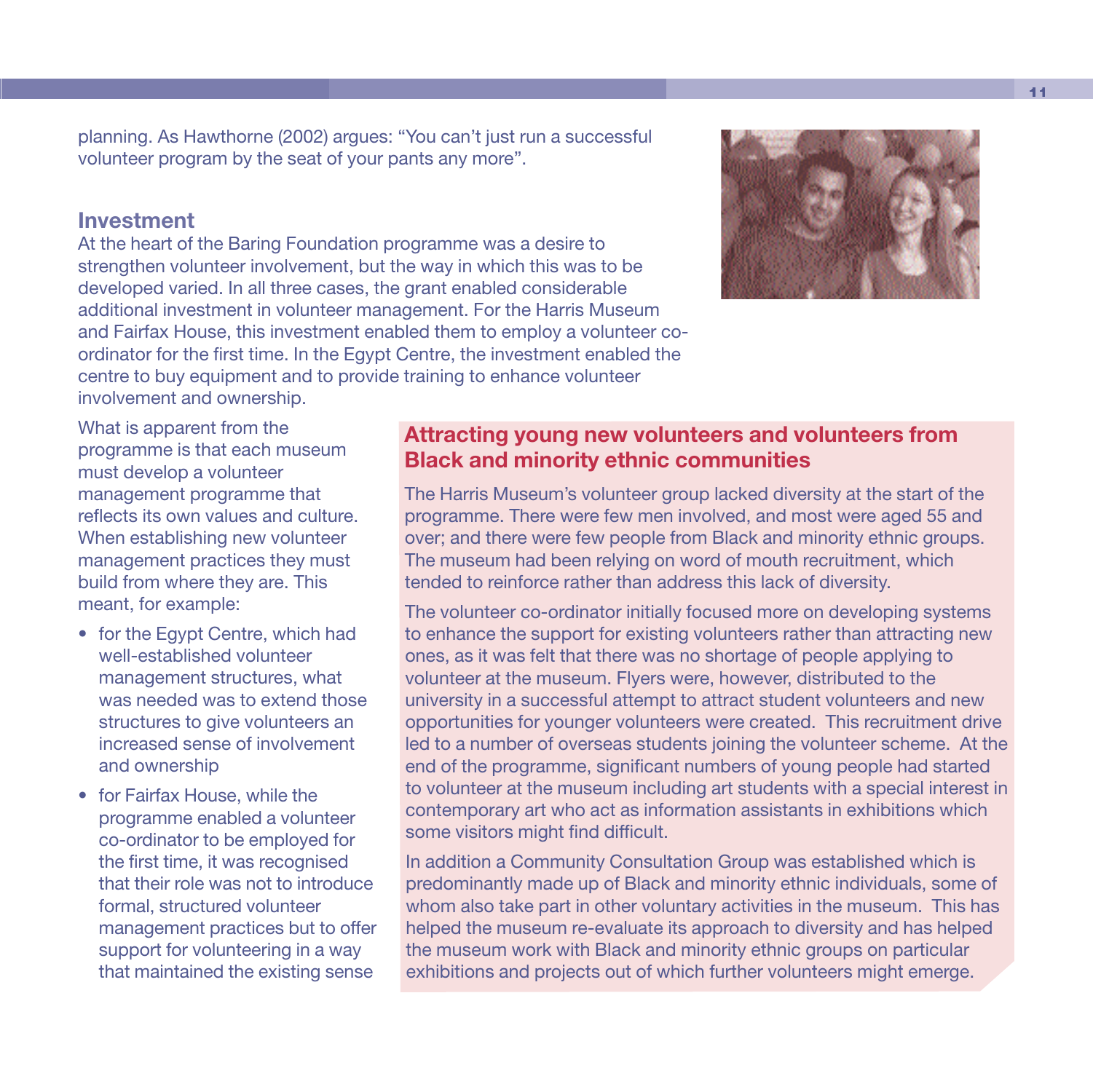#### **Increasing involvement and ownership among volunteers**

The Egypt Centre had a well-established and structured volunteer programme before the project started, with effective policies, procedures, training programmes, master classes for volunteers and a volunteer liaison officer in place. All of this is delivered in a friendly, flexible and relatively informal way. There was a high degree of satisfaction among volunteers about their involvement and the support they received. Rather than radically changing the direction of the volunteering programme, the project was designed to enhance existing activities and to increase feelings of involvement and ownership among volunteers.

Several purchases were made to enable the volunteers to take a more active role in interpreting and presenting objects from the museum. For example, a plasma screen was bought and volunteers were trained to produce PowerPoint presentations to enable them to identify their own objects and present them to visitors. A display case was bought specifically to house volunteers' displays. Volunteers were encouraged to produce alternative labels (their interpretation of an object) within the main display cabinets, for which they received training. A newsletter was published, produced by and for volunteers. And a library system was established with volunteers receiving privileged access.

Through the various strands of the project, the volunteers developed a stronger sense of involvement in and ownership of the museum. They talked about 'my object', 'our collection' and 'our museum'. Those who had created presentations, put objects on display or produced interpretation labels became more enthusiastic, knowledgeable, confident and committed. They also became more assertive in making suggestions for how the museum could be developed and run, leading to positive developments within the museum alongside some interesting issues for the museum staff on boundaries and how to deal with the demands of volunteers.

of informality valued by volunteers and staff

• for the Harris Museum, introducing a volunteer co-ordinator enabled more structured and comprehensive volunteer management systems to be developed for the first time.

#### **Ethos**

The old adage that 'one size does not fit all' is perhaps more relevant than ever. Any attempts to develop volunteering programmes should correspond with the starting point of each individual museum and its organisational culture. The culture of an organisation and the personalities within it are significant factors in the success of any volunteering programme. The history of volunteer involvement in an organisation is also important. Investing in a volunteer co-ordinator can move an organisation on a long way in terms of its relationship with volunteers, but only if there is a will within the organisation to do so and an organisational culture which allows the role to develop appropriately. Equally, for museums with welldeveloped volunteering programmes, there are steps that can be taken to

enhance the sense of ownership effectively among volunteers. This can bring real benefits to both volunteers and the organisation but, again, this must be part of the overall organisational culture – it would be unlikely to succeed as a bolt-on initiative where the volunteering ethos is not a core component within the organisation.

This need to develop individualised volunteer management practices implies the need for flexible funding programmes, which encourage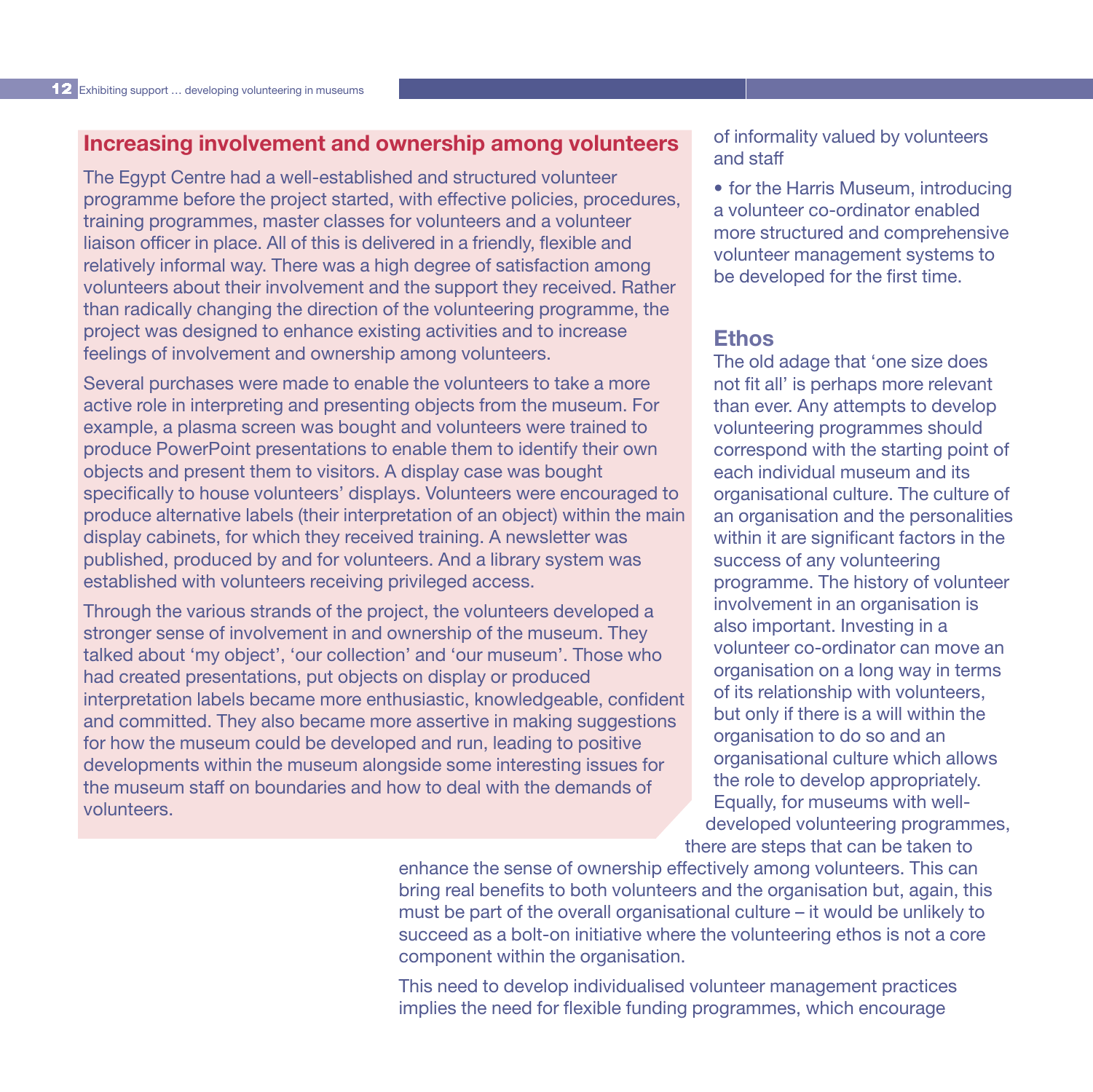organisations to build from where they are in a way that matches their organisational aims and ethos.

# Funding volunteers … what are the lessons for creative thinking and sustainability?

The lack of funding for volunteer programmes has been identified as a significant barrier to the development of volunteer involvement in museums. In particular, museums struggle to find sustainable funding and funding for volunteer co-ordinator positions (IVR 2005b).

The Baring Foundation provided the museums with relatively small grants: £15,000 over 18 months is unlikely to radically change the way in which an organisation works. For each of the museums, however, it was a significant source of funding and a

#### **Maintaining the existing equilibrium while also building and modernising the programme**

Within Fairfax House, before the programme, management and support structures for volunteers were limited. There was a high level of satisfaction among existing volunteers. But a more general feeling that the volunteering programme needed reinvigorating overlay this. The project had to mediate between these two views. It had to maintain the existing equilibrium while also building and modernising the programme.

The museum wanted to use the funding to expand its volunteering and to enhance the skills of volunteers to give quality information to museum visitors. It sought to do this by appointing a volunteer co-ordinator for the first time. It was clear throughout, however, that the focus was not on introducing formal volunteering management structures; rather, it was about building on what they already had which was a relatively informal approach to volunteer management. Indeed there was some resistance to change.

The volunteer co-ordinator post provided a central point of contact for volunteering in the organisation and so enhanced communication between staff and volunteers. It did not lead to a dramatic change in volunteer involvement, but it did result in a small step change. By adopting what might be seen as a cautious approach, the museum was able to take its existing volunteers and staff along with it as the programme developed. Although the policies and practices at the museum might not meet what are generally regarded as quality standards in volunteer management, they do appear to meet the needs of those volunteers involved.

considerable additional investment in their volunteering programmes. In each case it enabled an important step change in the relationship between the museums and their volunteers.

#### **Innovation**

The funding enabled all three museums to try something new in their volunteer involvement. None of the museums would have been in a position to undertake these 'experiments' without the funding from the Baring Foundation. The Harris Museum and Fairfax House would not otherwise have been able to recruit volunteer co-ordinators; the Egypt Centre would not have been able to purchase the tools to enhance the engagement of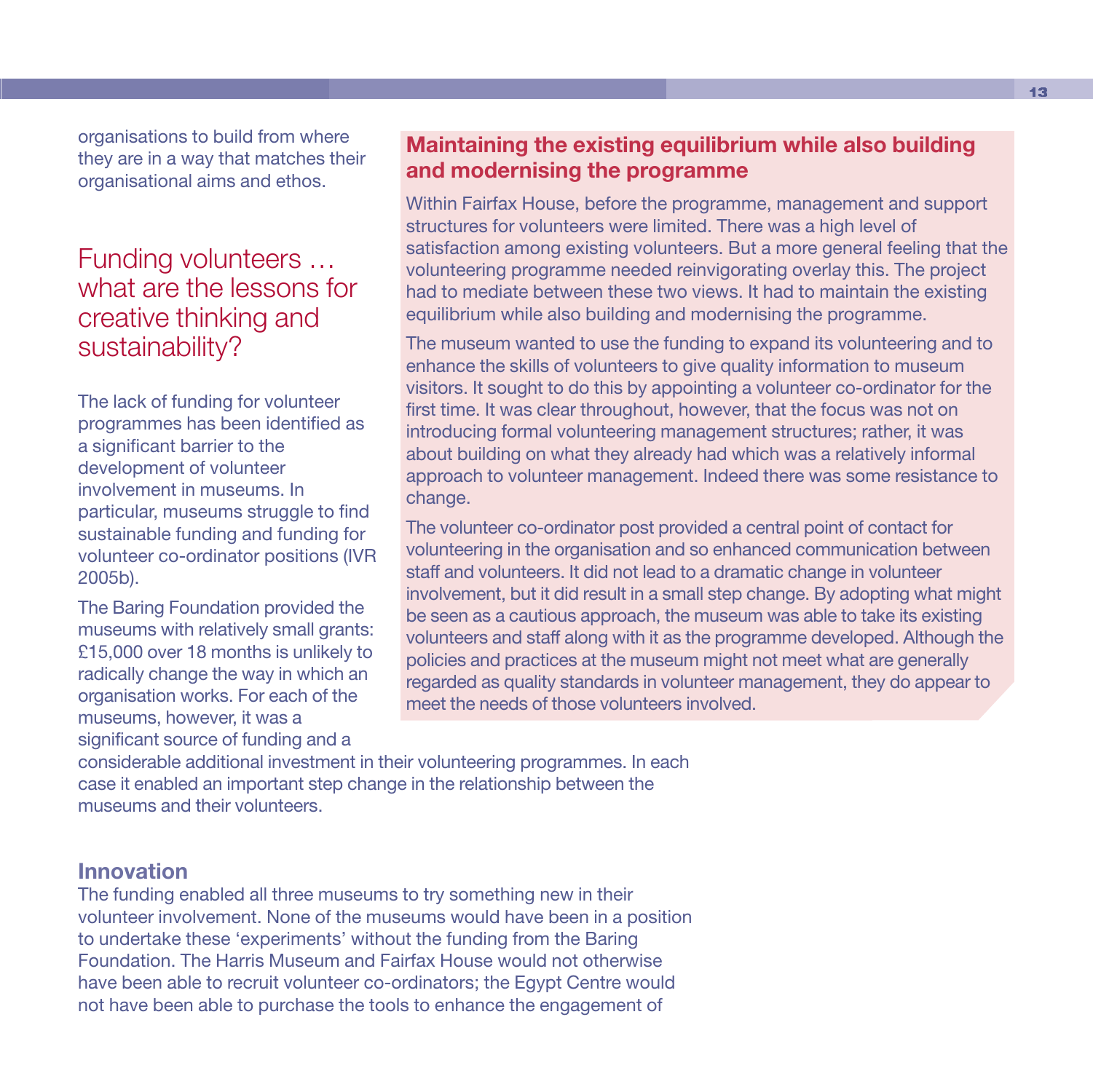#### **Strengthening the support provided to volunteers**

At the Harris Museum and Art Gallery, volunteers were managed on a fairly ad hoc basis before the project. Responsibility for involving volunteers was spread across several posts; there was no overall volunteer co-ordinator. Levels of satisfaction with the support provided for volunteers were mixed. A significant number of volunteers indicated their dissatisfaction with the support they received.

Employing a volunteer co-ordinator led to a number of steps which were taken to strengthen the support provided to volunteers. For example, the co-ordinator updated the existing volunteer handbook, bringing together volunteer policies and procedures to inform volunteers about their roles and responsibilities. The co-ordinator also identified volunteers' training needs, and arranged training workshops. Previously defunct monthly volunteer meetings were re-established and a new volunteer newsletter was launched.

The creation of the volunteer co-ordinator position has provided a central focus for volunteering within the museum. There was a consensus among the staff that volunteers were now better supported in the museum. Volunteers generally felt that the volunteer programme was more structured and focused; they had more information about volunteering, more opportunities to attend events at the museum and more opportunities for training. However, there is still more to be done, with a demand for relevant staff to be trained in volunteer management.

Developing the volunteer programme was not always easy. For example, the co-ordinator had to mediate between a desire for the volunteer programme to be flexible and inclusive while also accommodating Council recruitment processes and the need for volunteers to have Criminal Record Bureau checks.

In 2005, the museum nominated two of its volunteers for the Year of the Volunteer Award in recognition of their outstanding commitment and hard work. Both were successful, which was a great boost to morale for the whole team.

volunteers in the museum. Although the nature and extent of impact made by the programme on each of the three museums varied, in all three cases it created some degree of change in the relationship between the museum and its volunteers.

The flexibility of approach adopted by the Baring Foundation in the delivery of this funding programme was valued by the museums, and enabled them to test out different models of working. This flexibility and the relatively broad criteria for inclusion in the programme encouraged innovation, rather than restricting the museums to certain types of projects. This enabled the museums to think creatively about how they engaged their volunteers and how they could develop relationships with them. This process was particularly important to enable each museum to build from 'where they were' and to adapt to changing environments within the museum that affected, for example, the timescale for project delivery.

The personal approach that the Baring Foundation adopted with the museums in the programme was also important. The Foundation had approached a number of museums before the programme and the opportunity that this provided for the

museums to shape the programme was welcomed. The continuation of this approach throughout the funding period was also welcomed.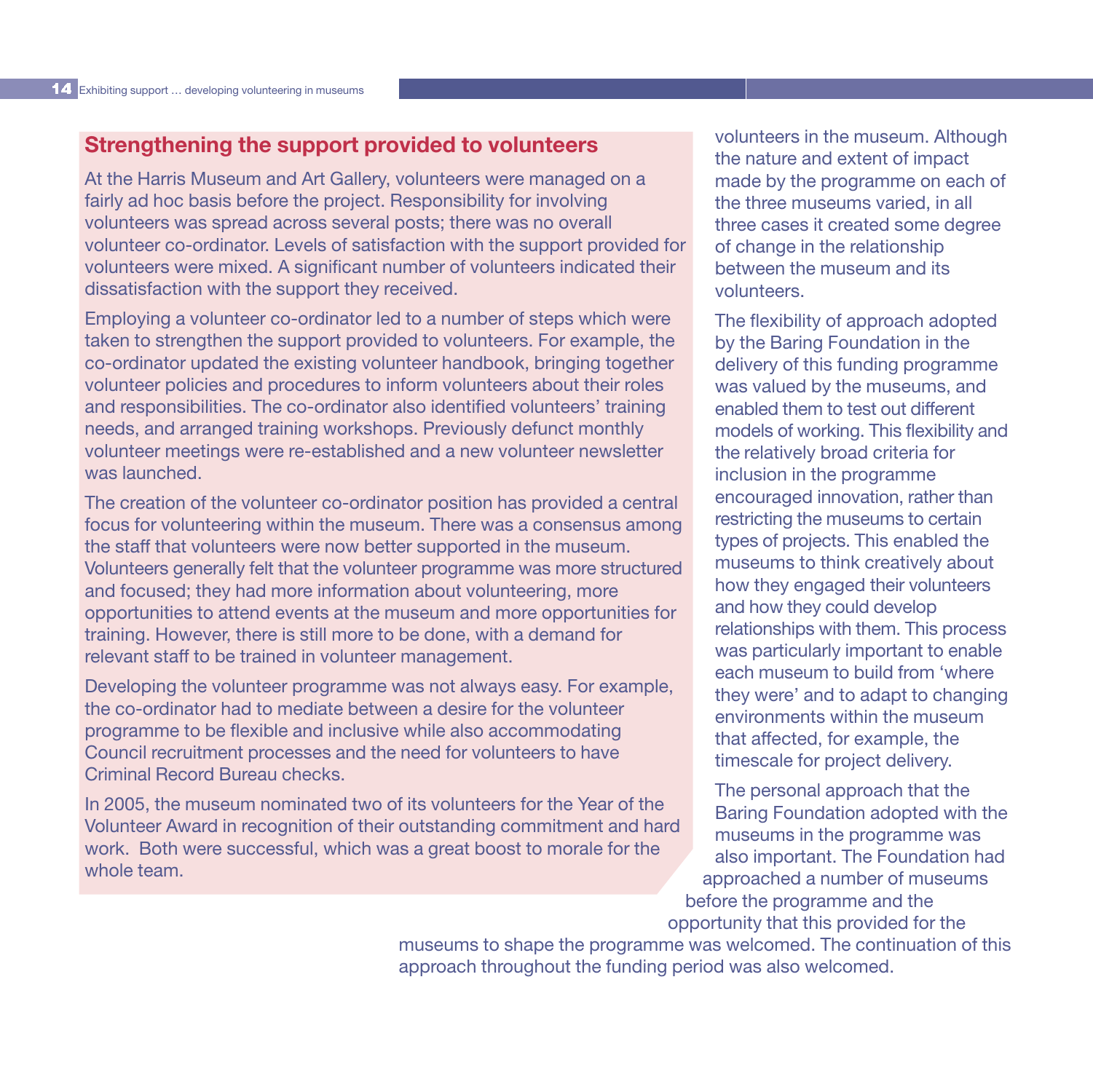#### **Sustainability**

Two additional issues emerge as important in funding volunteer programmes: firstly, the possibility of using small grants to lever in additional funding and/or in-kind support; and, secondly, sustainability. Leveraging additional funds was possible for both the Egypt Centre and the Harris Museum, which was a significant added bonus to the programme. These two museums also took significant steps towards ensuring sustainability.

Two areas of learning can be considered here: firstly, that it is essential within short-term funded programmes that organisations are encouraged to consider sustainability right from the start; and, secondly, that there could have been value in extending the programme beyond 18 months but with reduced levels of funding in the subsequent year(s). This may have allowed more time for the impact of the funding to be realised and commitment to sustainability to be engendered within all three organisations.

Working towards sustainable funding is a fundamental issue in the future development of museum volunteer programmes. This review shows that short-term, limited capital investment funding projects can enhance volunteer involvement programmes. The challenge for organisations is to scale up this investment through, for example, leveraging additional funds. The learning for the funders is that in order to be successful, such programmes require a flexible and supportive approach. A challenge for both is the replicability of these small-scale 'experiments' in volunteer involvement.

The Egypt Centre was able to capitalise on its relationship with other departments in the university to secure cost-effective deals in purchasing its equipment for the project. It was also successful at leveraging in substantial amounts of in-kind support. This, and a determination to ensure that the project was not a 'bolt-on' but an integral part of its on-going volunteer programme, has helped to ensure the sustainability of volunteer support at the Egypt Centre.

In the Harris Museum and Art Gallery, the Baring Foundation money was used to leverage in additional match funding from the Single Regeneration Budget to help support the work of the volunteer co-ordinator post as part of a wider access and inclusion programme. The Harris Museum is now one of the partner venues in the North West Hub of museums established as part of the Renaissance in the Regions programme. The post of volunteer co-ordinator has been built into the business plan for the Hub, securing the post until at least March 2008. Additional sources of funding are currently being explored to ensure the post is sustainable in the long term.

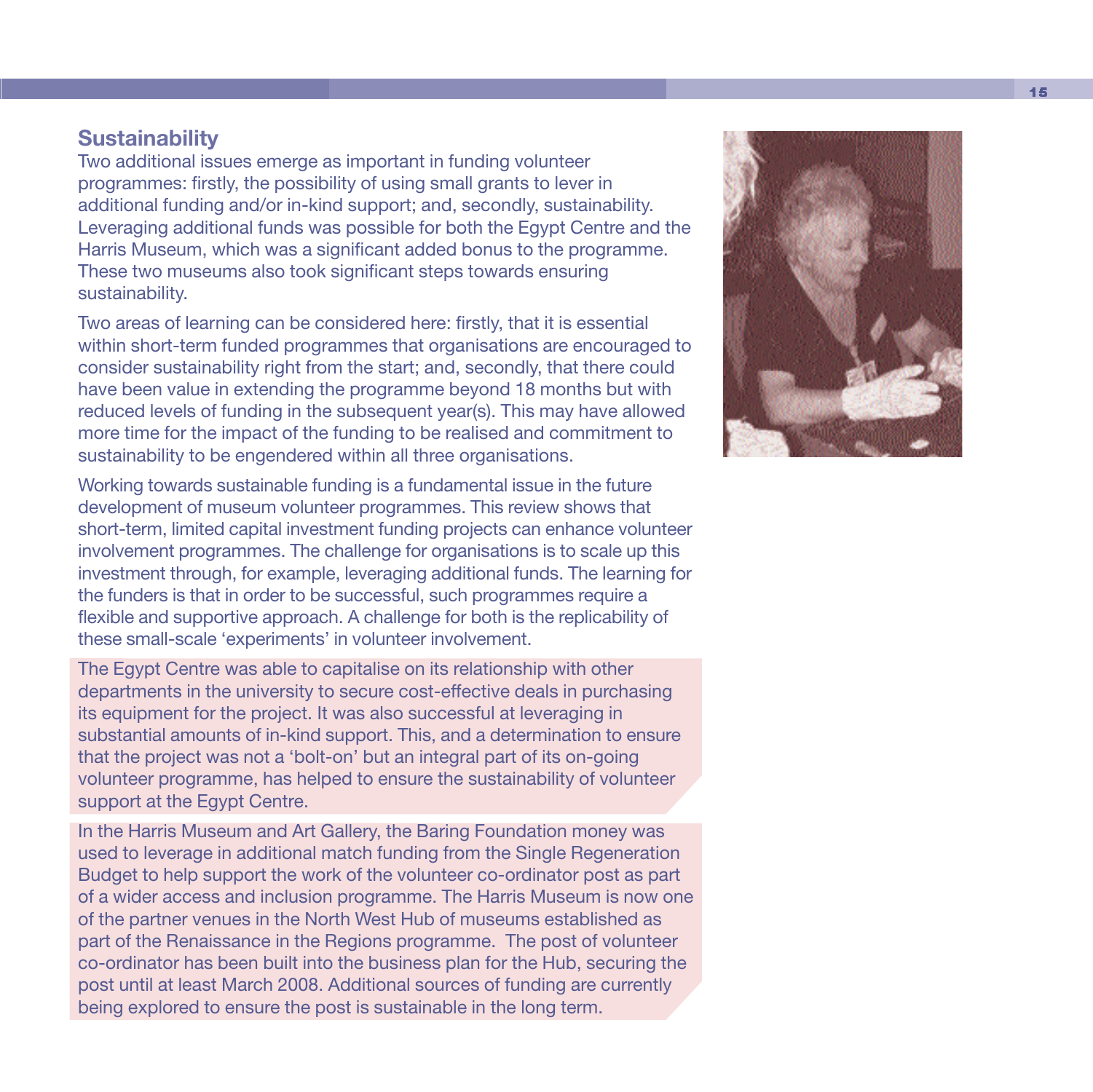### Learning about volunteers … how can research and evaluation help to build capacity?

There is a growing body of experience of volunteer involvement across museums. In order to benefit from this experience it is important for museums to participate in cross-organisational learning. Research and evaluation can also play an important role in building the capacity of museums to involve volunteers.

#### **Communication**

Early on in the programme the museums expressed an interest in sharing experience, knowledge and learning across the three participating institutions. This, it was felt, would bring a number of benefits to the individual museums and would help to cement them together as programme beneficiaries. Although steps were taken to enable crosspartner communication, when it actually came to it there was some ambivalence. The Baring Foundation did facilitate a meeting of all three museums, themselves and the research team at the end of the programme and this was reported on positively, but a more proactive approach was needed at the beginning of the programme to initiate a network through which experiences could have been shared as the project progressed. Shortly before the start of the project, the Harris Museum and Art Gallery had become a member of the North West regional museums Hub. This helped to increase the sharing of good practice on volunteer involvement across the region particularly with partner Hub museums which have their own volunteer programmes.

The research process that ran throughout the programme provided an additional opportunity for cross-fertilisation of ideas and experiences. The approach adopted for the evaluation, which saw the research process more as a support mechanism than a straight evaluation, helped facilitate this. On the whole, the museums valued engaging with the research process, seeing its potential to help their learning alongside that of their colleagues in other organisations.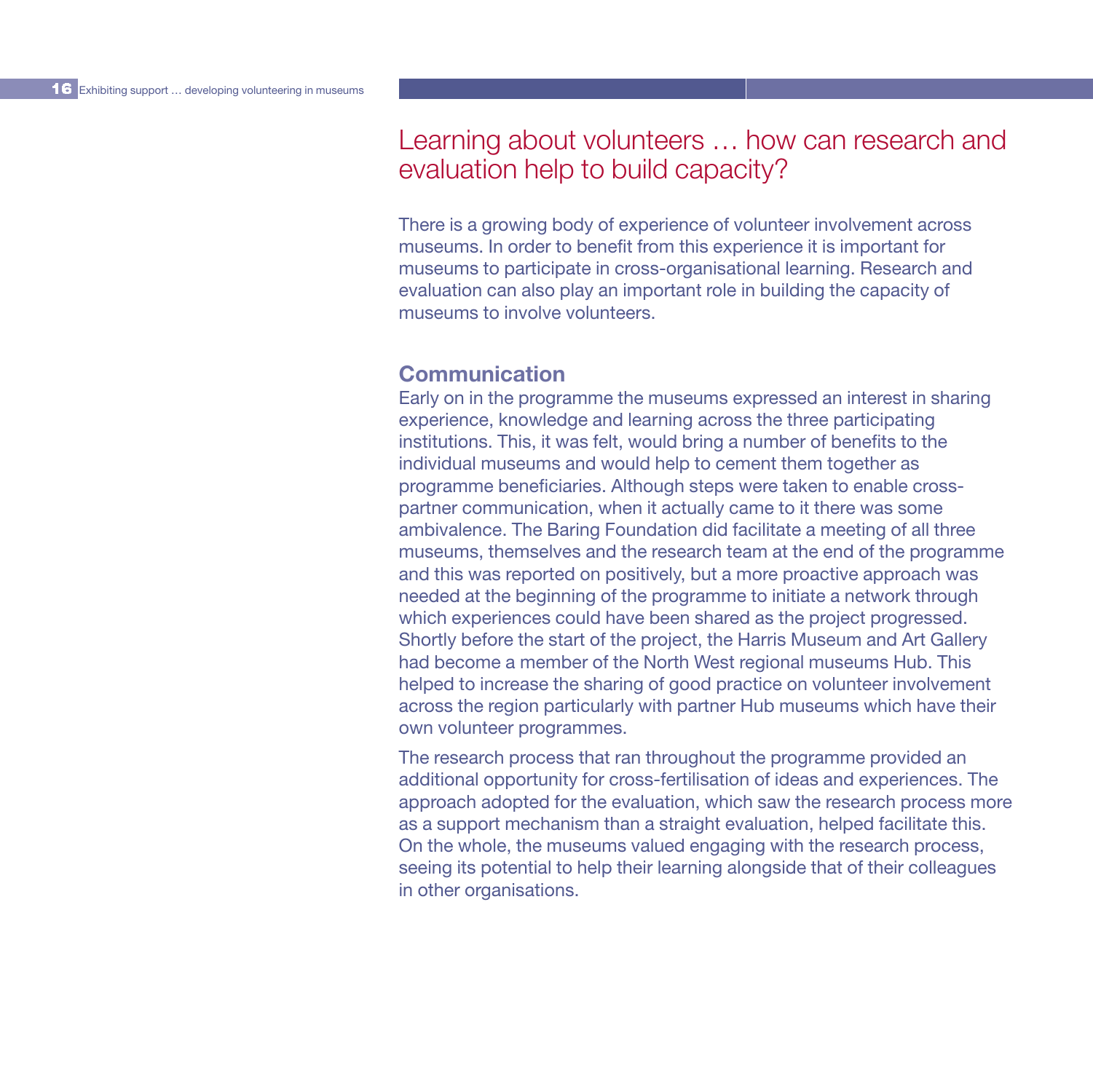# About the research

The Baring Foundation commissioned the Institute for Volunteering Research to conduct an evaluative research review of the funding programme. The aims of the research, on which this report is based, were to:

- establish how each of the museums used its grant to develop its relationship with volunteers over a period of 18 months
- establish how effective each of the museums was in meeting the aims of their respective projects.

The research was not set up as a traditional evaluation exercise. Rather, it was designed more along the lines of an action research approach, where the researchers observed and monitored the progress of the projects throughout their lifetimes and provided regular feedback to the Baring Foundation and to the participating museums. The research involved a literature review; baseline research with staff and volunteers in each of the museums; interim interviews with staff; and end of project research with volunteers and staff.

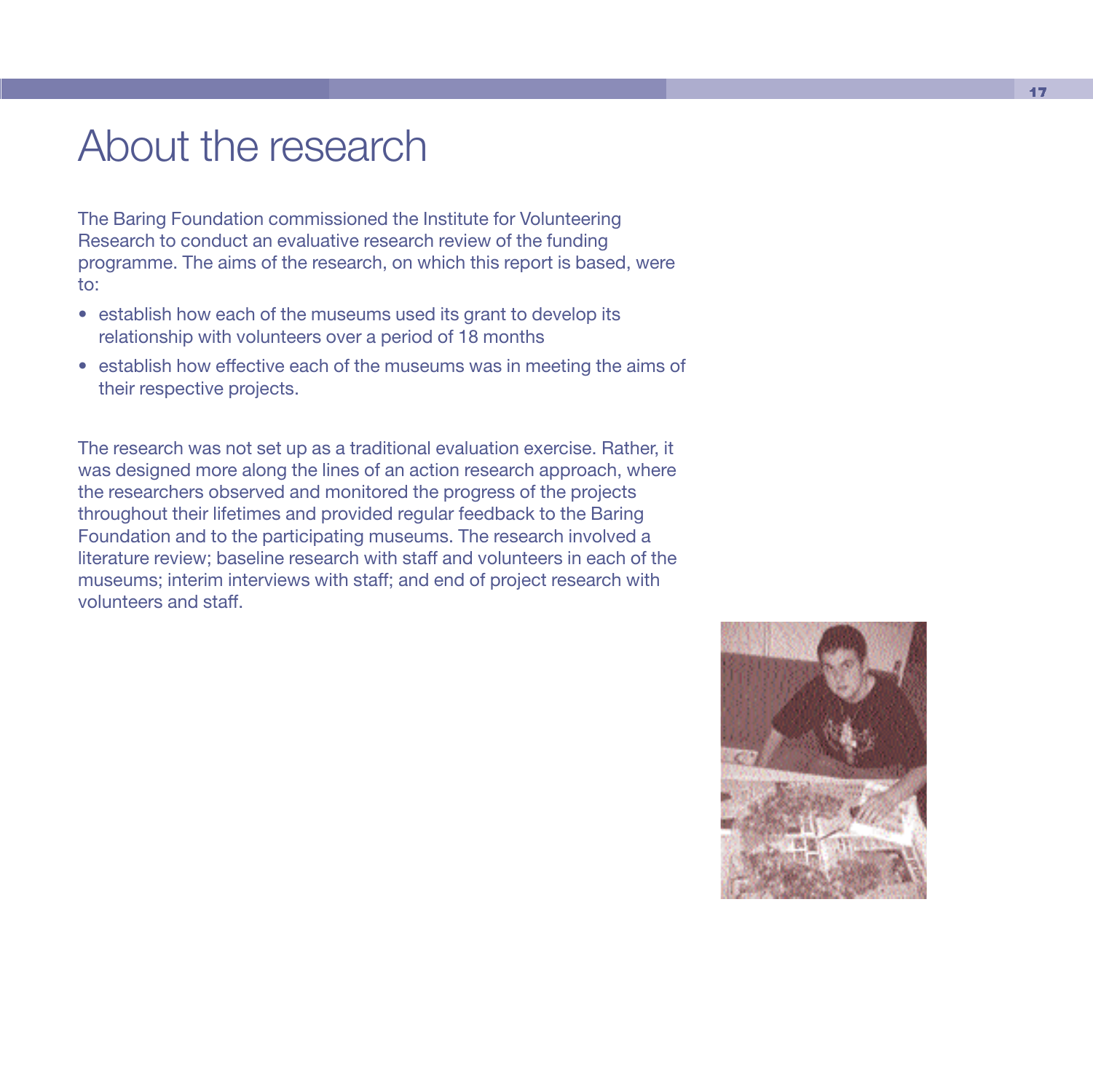# **References**

Chambers, D (1997) *British Association of Friends of Museums. Survey of Heritage Volunteer Training. Further Analysis*. London: Institute for Volunteering Research.

Davis Smith, J (1998) *The 1997 National Survey of Volunteering*. London: Institute for Volunteering Research.

Department for Culture, Media and Sport (2000) *Centres for Social Change: Museums, Galleries and Archives for All. Policy Guidance on Social Inclusion for DCMS Funded and Local Authority Museums, Galleries and Archives in England*. London: Department for Culture, Media and Sport.

Gaskin, K (2003) *A Choice Blend. What Volunteers Want from Organisation and Management*. London: Institute for Volunteering Research.

Graff, L (1984) 'Considering the Many Facets of Volunteer/Union Relations'. *Voluntary Action Leadership* Summer 1984:16–20.

Hawthorne, N (2002) 'To Heck With Volunteer Management, Think Like a Small Business Owner'. *Volunteer Management Review*. Available at http://charitychannel.com/resources/de tailed/480.htnd. Accessed 15 November 2002.

Holmes, K (1999) 'Changing Times: Volunteering in the Heritage Sector 1984–1998'. *Voluntary Action* 1(2):21–35.

Holmes, K (2003) 'Volunteers in the Heritage Sector; A Neglected Audience?' *International Journal of Heritage Studies* 9(4):341–356.

Institute for Volunteering Research (2002) *Volunteers in the Cultural Sector*. Unpublished report carried out on behalf of Resource.

Institute for Volunteering Research (2005a) *Volunteering in Museums, Libraries and Archives*. Unpublished report carried out on behalf of the Museums, Libraries and Archives Council.

Institute for Volunteering Research (2005b) *Volunteers in Museums: Key Findings and Issues from the Literature*. London: Institute for Volunteering Research. Available at www.ivr.org.uk/litreview.doc Accessed on 15.03.06

Millar, S (1991) *Volunteers in Museums and Heritage Organisations: Policy, Planning and Management*. London: HMSO.

Scott, M, Klemm, M and Wilson, N (1993) Museum Sector Workforce Survey: An Analysis of the Workforce in the Museum, Gallery and Heritage Sector in the United Kingdom. Bradford: Museum Training Institute.

Silver, A (1978) 'The Art Museum and its General Public'. *Art Journal Spring* 1978:208–210.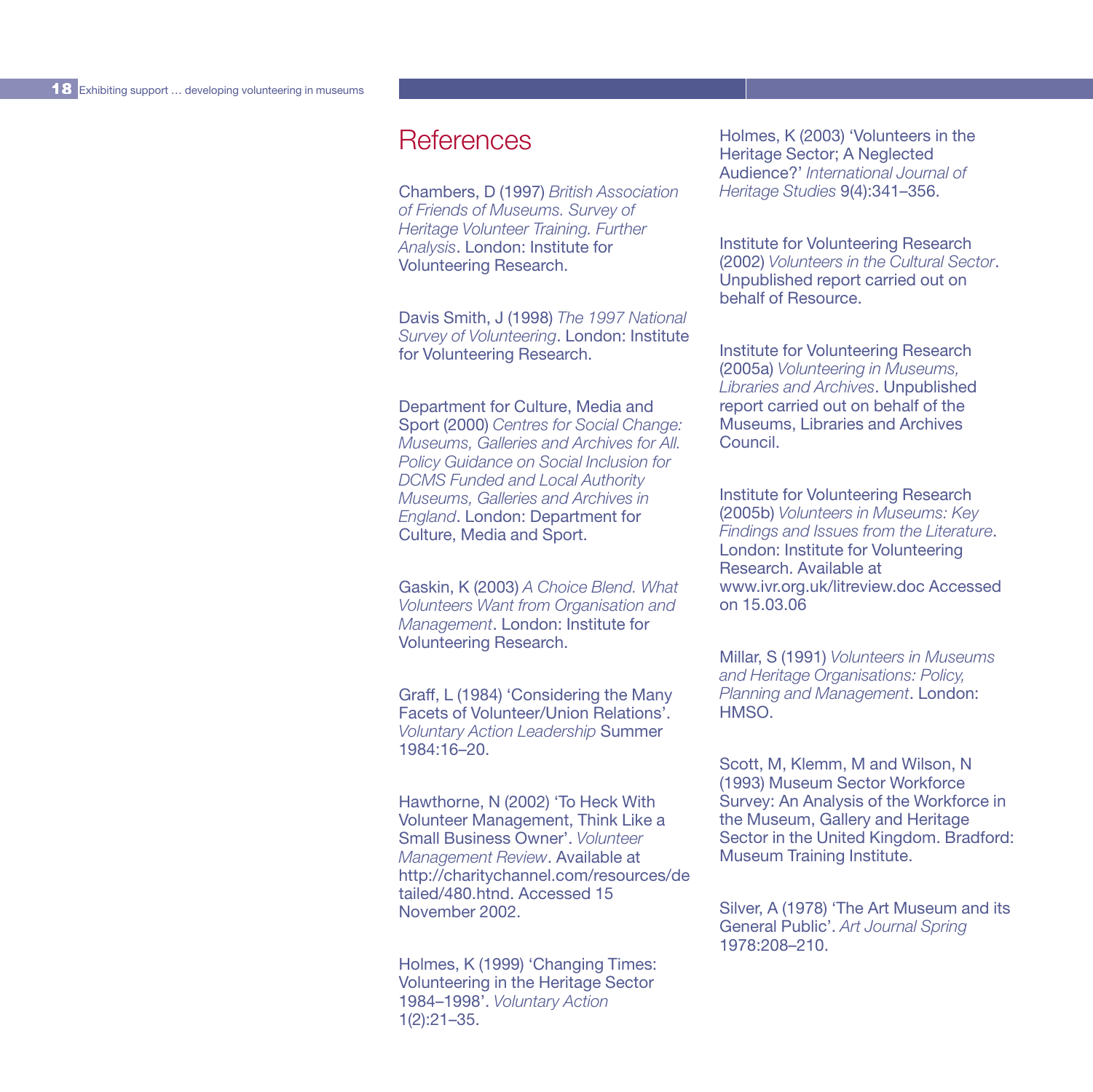### **Resources**

Bowgett, K, Dickie, K and Restall, M (2002) *The Good Practice Guide for Everyone who Works with Volunteers* . Second edition. London: National Centre for Volunteering.

Bowgett, K (2003) *Deciding Whether to Involve Volunteers*. London: National Centre for Volunteering.

Gaskin, K (2006) *On the Safe Side. Risk, Risk Management and Volunteering* . London: Volunteering England.

Institute for Volunteering Research (2004) *Volunteering for All? Exploring the Link Between Volunteering and Social Exclusion*. London: The Institute for Volunteering Research. Available free at http://www.ivr.org.uk/socialexclusion/ful lreport.pdf

Institute for Volunteering Research (2004) *Volunteering Impact Assessment Toolkit*. London: The Institute for Volunteering Research.

Restall, M (2005) *Volunteers and the Law*. London: Volunteering England.

Volunteer Centres provide support at a local level for individual volunteers and volunteer involving organisations. They act as brokers between organisations and volunteers; they market volunteering; and they help with good practice development, developing new opportunities, policy and campaigning and the strategic development of volunteering. Find your local Volunteer Centre at: http://www.volunteering.org.uk/volunte

erdevelopment agencies/findoutaboutvolunteeringinyo urarea.htm

www.do-it.org is a website listing some 70,000 volunteering opportunities for potential volunteers to browse.

The Volunteering England website at www.volunteering.org.uk contains upto-date information on volunteering. The Good Practice Bank, in particular, has a wealth of guidance about finding volunteers. Find it at www.volunteering.org.uk/managingvolu nteers/goodpracticebank/

www.ivr.org.uk is the website of the Institute for Volunteering Research and has many useful research studies into aspects of volunteer recruitment and support.